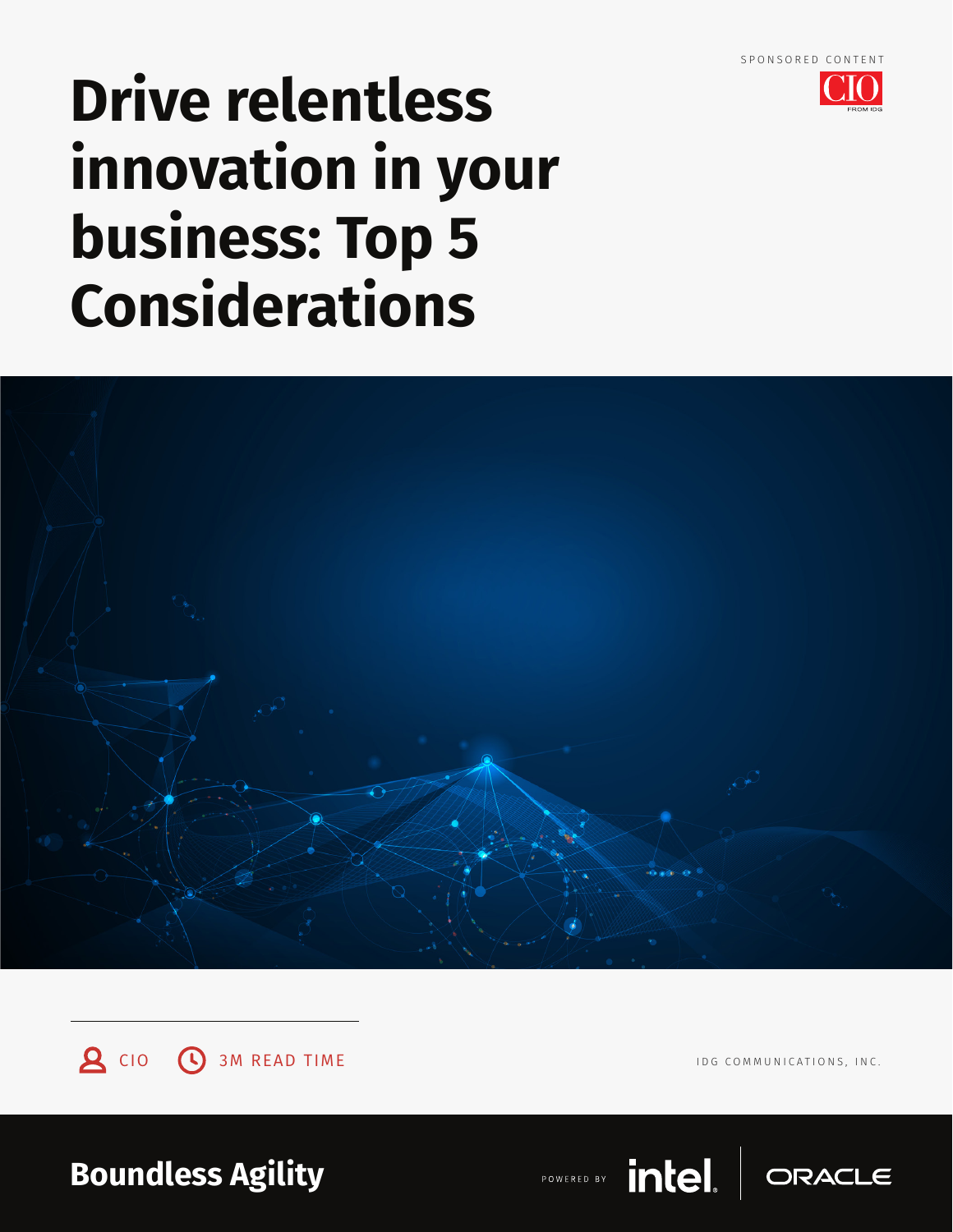The most successful businesses know that they can never sit still; they must constantly change and innovate in response to customer demands, what competitors are doing, the dynamics of market forces and the availability of new technologies.

And then, sometimes, change chooses you – like when a global pandemic hits and a business has to pivot most or all of its workforce to working remotely, while continuing to serve customers without skipping a beat.

So what are the top things you can do to kickstart a culture of innovation across your enterprise?

## **#1 Fail fast, fail often – and why that's good**

The slogan "fail fast, fail often" has risen to prominence in the past few years. But what does it really mean? As children we are taught that every mistake is a learning opportunity – but we tend to forget that as life goes on and we strive for perfection.

Put simply, trying new things, failing, learning from it, fixing it quickly and moving on to the next thing is the

essence of a constantly learning and rapidly iterating organisation.

Why is this needed? Because whether you like it or not, there is an accelerated rate of change occurring across every industry, driven by the pandemic. Companies must move quickly and change the way they've been working in order to stay relevant.

Innovation doesn't come from one 'ah ha!' moment – the best IT leaders understand that business success hinges on the ability to continuously iterate, reshape operations with automation and rethink how to extract value from data.

> **Innovation can only occur when a business can rapidly prototype...with the knowledge that the business' most sensitive information is securely protected and rapid changes won't risk a breach.**

Innovation happens when the right conditions are created for it to happen – and agile IT infrastructure is core to this.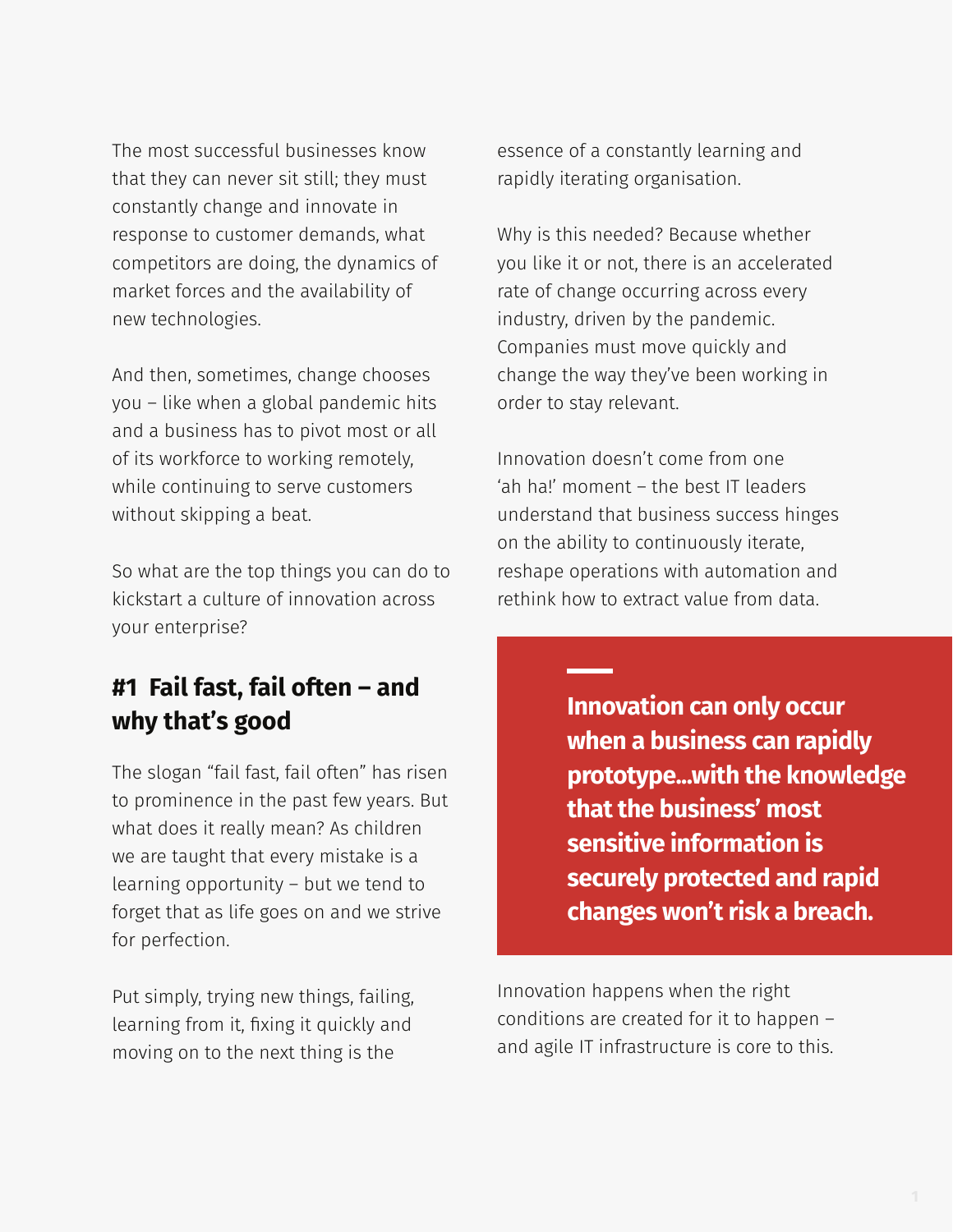## **#2 Partner with a cloud provider that supports rapid change**

When your business is changing rapidly, you need an infrastructure partner that gives you maximum flexibility, rather than locking you into one strategy.

Oracle's scalable cloud platform provides provides real-time elasticity for enterprise applications.

However, where Oracle truly rises above other cloud providers is by combining Oracle's autonomous services, integrated security, and choice of private and public cloud deployment options.

Altogether, this means that IT can spend less time and money managing infrastructure. Business can achieve more efficiency from it's data assets.

Automation gives the business more time for all employees to focus on new ideas.

## **#3 Change is good, but disruption isn't**

In an organisation with rapidly improving and changing products and services, the

last thing you need is additional work in reconfiguring existing applications to work on cloud infrastructure. Oracle's exclusive automated migration tools make it easier and more cost-effective to move data into the cloud and put it to work quickly.

With many of the world's largest enterprises already running Oracle Database, a seamless move to cloud without rearchitecting would translate into major cost and time savings.

Likewise, large enterprises have distinct needs in areas such as data migration, systems management, data protection, interoperability, and performance.

With Oracle Cloud VMware Solution, IT teams can move or extend VMwarebased workloads to the cloud without rearchitecting applications or retooling operations.

Once in the Oracle Cloud, customers can then also access the Oracle Autonomous Database and other Oracle Cloud services, to further modernize applications.

This protects the investment that has already been made in that technology while accelerating efficiency and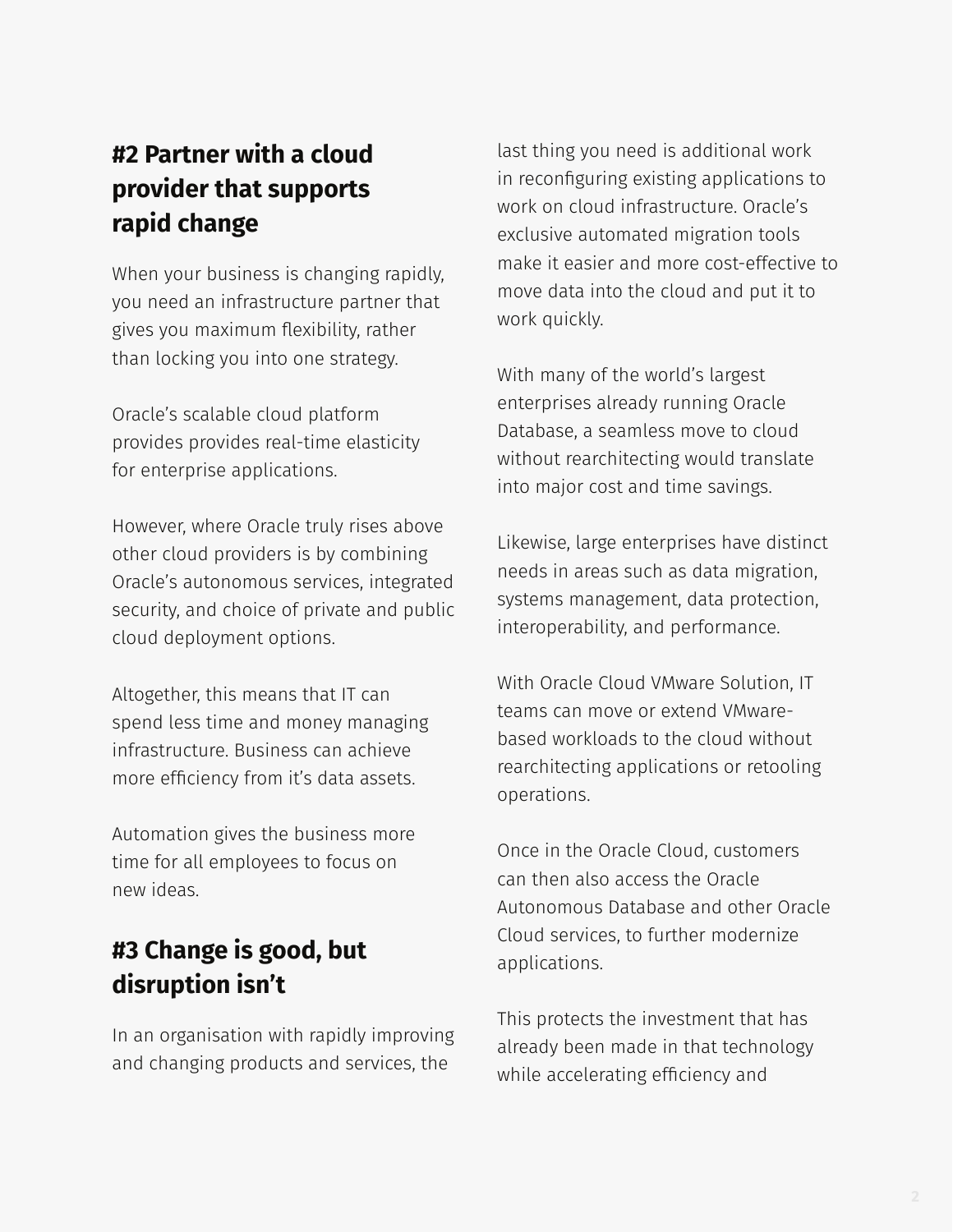providing access to elastic resources and a full stack of cloud services for future expansion.

#### **#4 Business moves fast: speed matters**

Your business needs to be able to quickly respond to customer demands and expectations.

When your closest competitor starts delivering orders to all customers, the next day, or suddenly changes pricing strategy, your IT systems need to be able to agile and support process change and analytics needed for a rapid response.

Your cloud platform must be highperforming to support your business in becoming more customer-responsive.

Oracle's global footprint of data centers in over 25 regions (or in your own data center with the new Cloud@Customer Dedicated Region) means your service infrastructure will always be close to you and your customers and workforce for low-latency, high responsiveness.

This is especially important for Internet of Things, Artificial Intelligence and Machine Learning workloads where data is constantly being shuttled in and out of databases.

Oracle's Autonomous Database runs on top of Oracle Exadata Cloud Service, the world's fastest cloud database service. It is now even faster, supporting the latest Exadata X8M hardware and bringing the benefits of Intel® Optane™ Persistent Memory (PMEM) and Remote Direct Memory Access over Converged Ethernet (RoCE) to the Oracle Cloud.

> **of responding CIOs say their role is expanding beyond traditional IT responsibilities. 95%**

IDG 2020 State of the CIO survey

#### **#5 Stay flexible and adaptable**

Public cloud? Private? Hybrid? The question you should really ask yourself is: why limit your company to one type of cloud?

Being maximally flexible in your business shouldn't involve tying yourself to an inflexible policy around cloud.